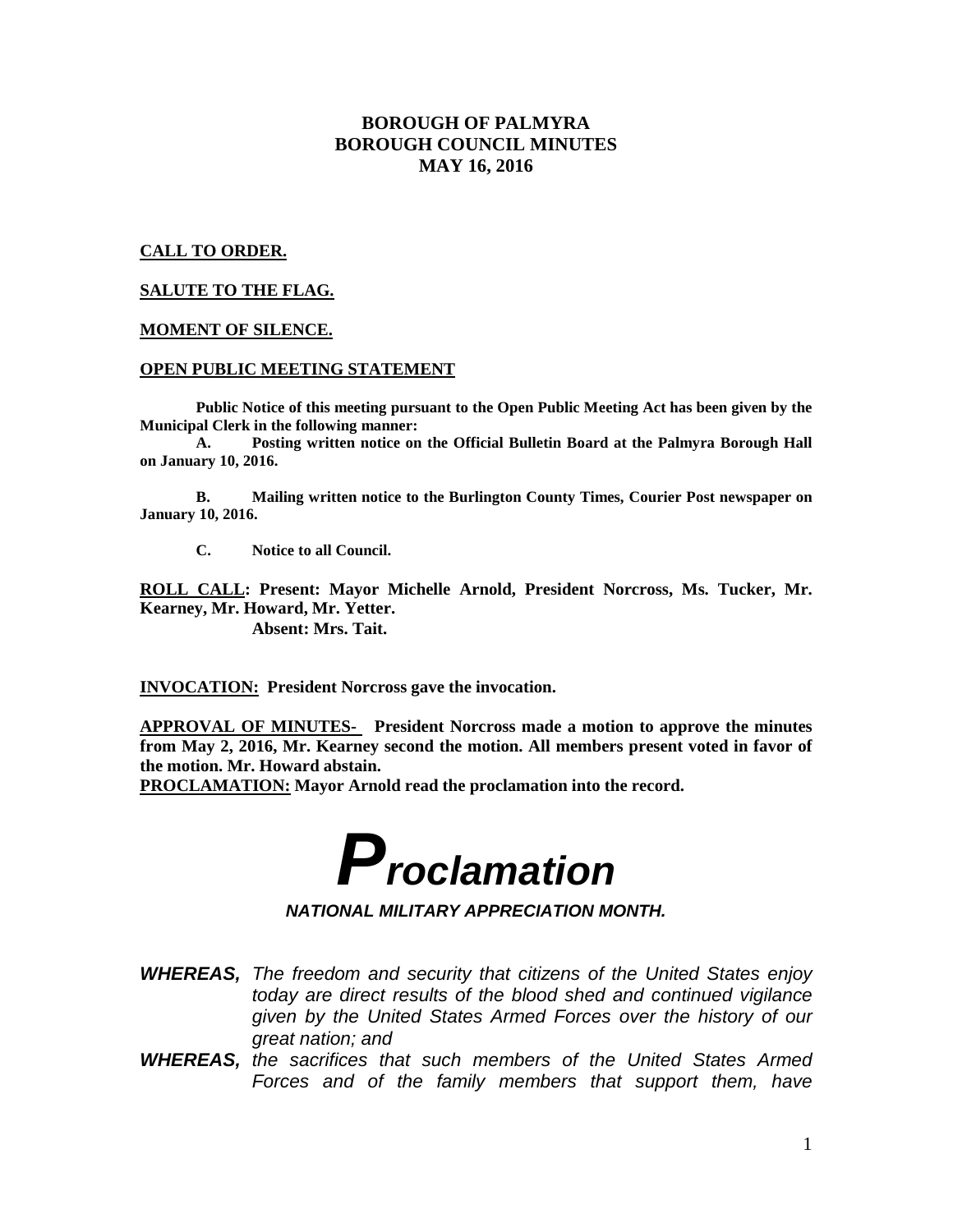preserved the liberties that have enriched this nation making it unique in the world community; and

- **WHEREAS,** the United States Congress, in two thousand and four, passed a resolution proclaiming May as National Military Appreciation Month, calling all Americans to remember those who gave their lives in defense of freedom and to honor the men and women of all of our Armed Services who have served and are now serving our Country, together with their families; and
- **WHEREAS,** the months of May and June were selected for this display of patriotism because during these months, we celebrate Victory in Europe (VE) Day, Military Spouse Day, Loyalty Day, Armed Forces Day/Week, National Day of Prayer, Memorial Day, Navy Day, Army Day and Flag Day;

**NOW, THEREFORE,** I, Michelle Arnold, Mayor of the Borough of Palmyra, County Of Burlington do hereby proclaim the period May 1, through June 14, 2016 as a special time to show appreciation for our Military and proclaim it as

# **NATIONAL MILITARY APPRECIATION MONTH**

in the Borough of Palmyra and encourage all citizens to join me in showing our gratitude by the appropriate display of flags and ribbons during the designated period.

# $\overline{\phantom{a}}$  , and the set of the set of the set of the set of the set of the set of the set of the set of the set of the set of the set of the set of the set of the set of the set of the set of the set of the set of the s **Michelle Arnold, Mayor**

**APPOINTMENTS. Mayor Arnold appointed Howard Norcross, Dave Gerkens, Mark Remsa, Norman King, Steve Schwering to the BDA committee. Mayor Arnold is still looking for volunteers to sit on the committee.** 

# **CORRESPONDENCE.**

**A. Board of Chosen Freeholders-Municipal Park Development Grant. The Borough has received the grant funding for the park along the river in the amount of \$125,000.** 

**B. Department of Transportation-Broad Street Traffic Calming Grant. Mr. Gural informed Council that this was the fourth attempt for the funding and that the Borough was denied the grant funds again. Mr. Gural suggested that Council may want to revise the plan.** 

**C. Thank you card-Harry Doherty Family. A card was received from the Doherty family for the flowers that were sent upon the death of Harry Doherty.** 

**D. Resolution of Support for Charles Street School NJDOT Safe Route To School-Board of Education. The Board of Education adopted this resolution to add to the grant request for Charles Street School drop-off and pick-up application.** 

**E. Letter of Retirement-Dave Austin. Mr. Austin is retiring on May 26th and**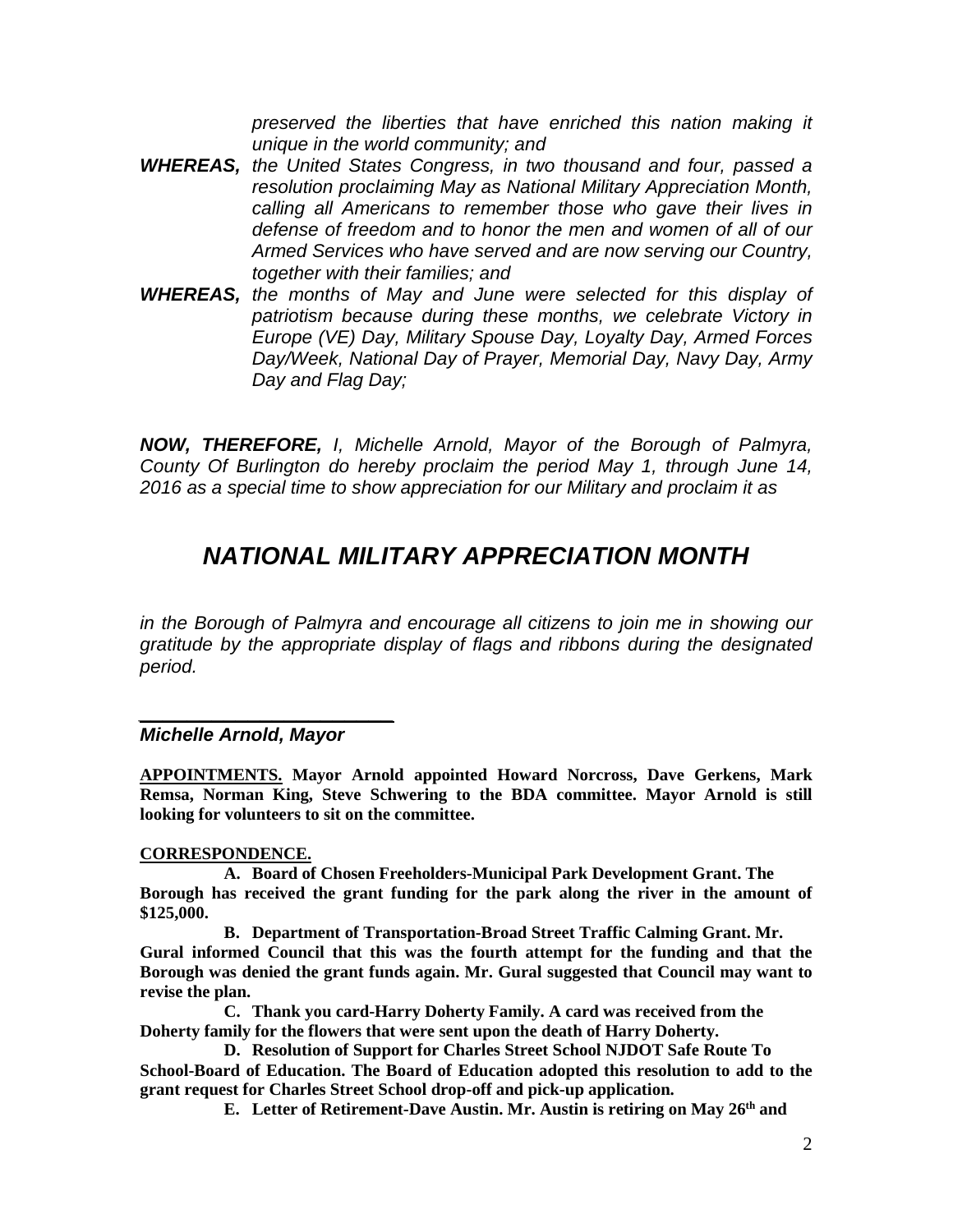**will be returning later in the year as a part time employee.** 

**POLICE AWARDS. Chief Pearlman discussed that the awards had been started under the direction of Chief Dreby. They are usually given during Police Appreciation Week which is May 15, 2016 to May 21, 2016. This year there are more citizens award which are given for citizens that step up and report something if they see it which helps the department. The following officers received awards:**

 **Good Conduct-1 year of service: Patrolman Main, Patrolman Jankowski, Detective Arargil.** 

 **15 year pin: Patrolman Kendall, Detective Benedict, Lieutenant Campbell.** 

 **Officer Awards: Detective Arargil-Honorable Service, Sergeant Coveleski-Exceptional Duty, Patrolman Main-Lifesaving-CPR.** 

 **Citizens Awards: Christine James & Patrolman Laudenslager(Bridge Commission), Nicole Pierone, Dave Alven, Connor Norcross, Robert Weekley.** 

**Mr. Tom McElwee presented Sergeant Coveleski with a Proclamation from the American Legion for his assistance in an off duty case. Mr. McElwee explained that this is only the second proclamation given in the last 55 years. Chief Pearlman thanked the Mayor and Borough Council for all the support of the department as well as the citizens for notifying the department when they see something suspicion. Chief Pearlman discussed that the Officers have start the program to have lunch with the students at the Charles Street School periodically. Patrolman Alex Alven rode in the Police Unity Tour by riding a bicycle to Washington D. C. along aside of about 300 other officers. The police department is sponsoring a trip to the Phillies game again this year for children from Palmyra. A five minute break was taken.** 

**PUBLIC PORTION- This public portion is for discussion on professional updates, resolutions and ordinances listed on the agenda. Please sign in and state your name and address for the record. Council will give all comments appropriate consideration. Each citizen will be allotted up to five (5) minutes to speak, in order to allow everyone an opportunity to ask questions and express their opinions or concerns. Please direct all comments to the Mayor. Each resident may only speak once during each public portion.** 

**President Norcross made a motion to open the public portion, Mr. Howard second the motion. All members present voted in favor of the motion.** 

**Mr. Rader-Harbour Drive inquired if the Borough still employs the company that was hired to do the housing inspections for rentals and resales. Mayor Arnold replied that no not at the current time, Mrs. Kilmer is doing the inspections. Mr. Rader discussed that at the time of the ordinance the discussion was that the position was to be self-funded. Mayor Arnold explained that the Borough did go out for bids for the position but that the bid result was too high to consider and that the construction office will do the inspections. Mr. Rader inquired if the funds collected will go towards the payroll of the position. Mr. Gural explained that all funds collected go into the general fund and will be transferred later to the correct accounts. The fees collected per the ordinance will cover the cost to the Borough to do inspections.** 

**Ms. Veitenheimer-Rowland requested that the air conditioner be turned on.** 

**No one else from the public wishing to be heard, President Norcross made a motion to close the public portion, Mr. Kearney second the motion. All members present voted in favor of the motion.**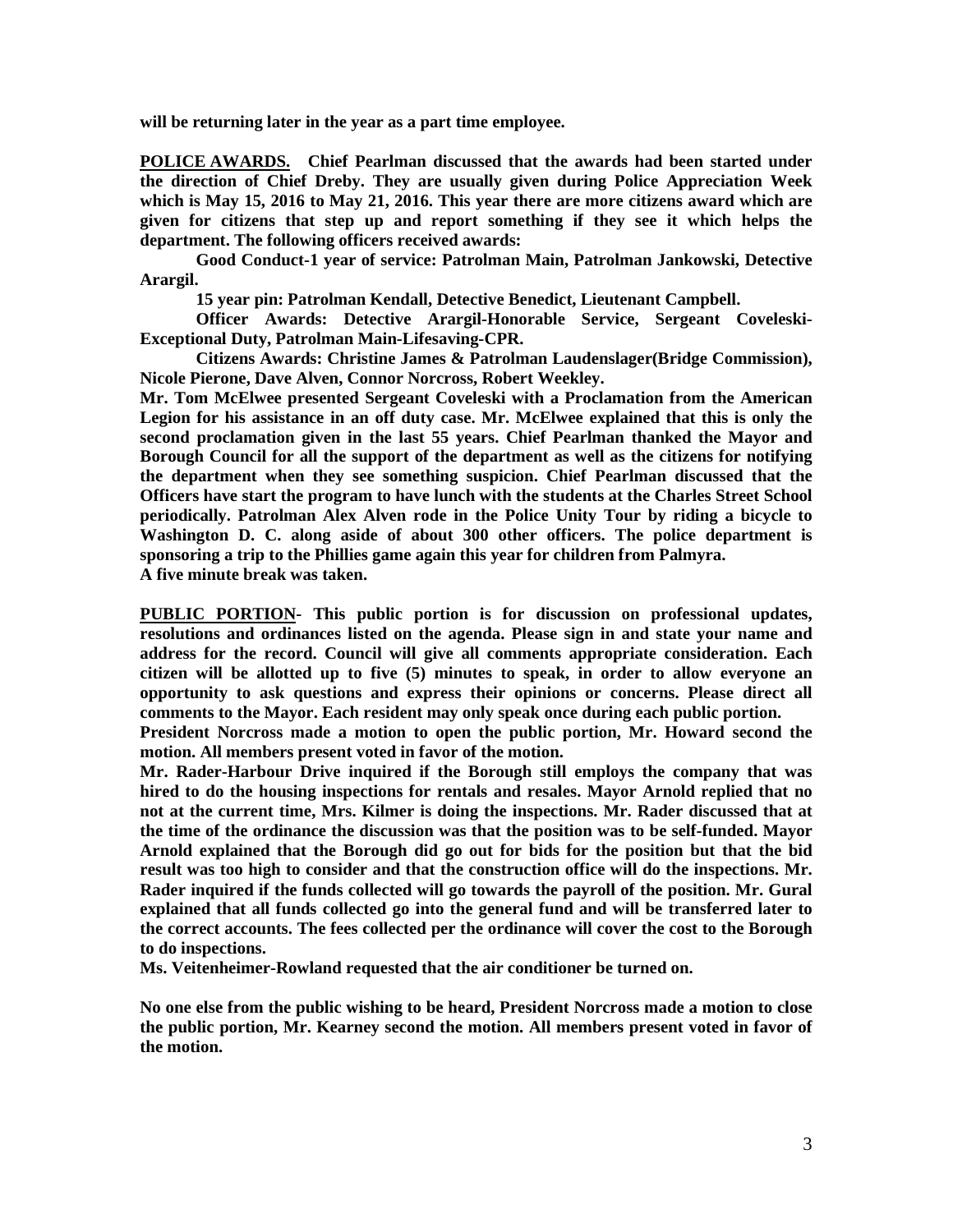### **ORDINANCES ON SECOND READING. (public hearing).**

**A. Ordinance 2016-5, An Ordinance Of The Borough Of Palmyra Regulating The Use Of The Borough Of Palmyra Logo. President Norcross made a motion to open the public hearing on the ordinance, Mr. Kearney second the motion. All members present voted in favor of the motion. No one from the public wishing to be heard, President Norcross made a motion to close the public hearing, Mr. Howard second the motion. All members present voted in favor of the motion. President Norcross made a motion to adopt the ordinance on second reading, Mr. Kearney second the motion. At the call of the roll, the vote was:** 

 **AYES: President Norcross, Ms. Tucker, Mr. Kearney, Mr. Howard, Mr. Yetter.** 

 **NAYES: None. The ordinance was passed on second and final reading and will take effect after publication according to law.** 

**B. Ordinance 2016-6, An Ordinance Of The Borough Of Palmyra Creating The Position Of Police Chaplain For The Borough Of Palmyra Police Department In Accordance With N.J.S.A. 40A:14-141. President Norcross made a motion to open the public hearing on the ordinance, Ms. Tucker second the motion. All members present voted in favor of the motion. No one else wishing to be heard, President Norcross made a motion to close the public hearing, Mr. Howard second the motion. At the call of the roll, the vote was:** 

**AYES: President Norcross, Ms. Tucker, Mr. Kearney, Mr. Howard, Mr. Yetter. NAYES: None. The ordinance was passed on second and final reading and will take effect after publication according to law.** 

# **ORDINANCES ON FIRST READING. (public hearing June 20, 2016).**

**A. Ordinance 2016-7, An Ordinance Of The Borough of Palmyra, In The County Of Burlington, NJ Providing For Various Capital Improvements And Related Expenses In And For The Borough, Appropriating \$1,103,700. Therefor Authorizing The Issuance Of \$1,048,515. In General Improvement Bonds Or Notes Of The Borough Of Palmyra. President Norcross made a motion to adopt the ordinance on first reading, Mr. Kearney second the motion. At the call of the roll, the vote was:** 

**AYES: President Norcross, Ms. Tucker, Mr. Kearney, Mr. Howard, Mr. Yetter.** 

 **NAYES: None. The ordinance was passed on first reading and will be heard on second and final reading after the public hearing on June 20, 2016 at 7pm.** 

**B. Ordinance 2016-8, An Ordinance Of The Borough Of Palmyra, County** 

**Of Burlington, State Of New Jersey Providing for The Acquisition Of Jetter/Vacuum Combination Truck For Use By The Borough's Sewer Utility Appropriating \$380,000 Therefor Authorizing The Issuance Of \$361,000 In Sewer Utility Bonds Or Notes Of The Borough To Finance The Same. President Norcross made a motion to adopt the ordinance on first reading, Ms. Tucker second the motion. At the call of the roll, the vote was:** 

 **AYES: President Norcross, Ms. Tucker, Mr. Kearney, Mr. Howard, Mr. Yetter.** 

 **NAYES: None. The ordinance was passed on first reading and will be heard on second and final reading after the public hearing on June 20, 2016 at 7pm.** 

**C. Ordinance 2016-9, An Ordinance of the Borough Of Palmyra, County Of**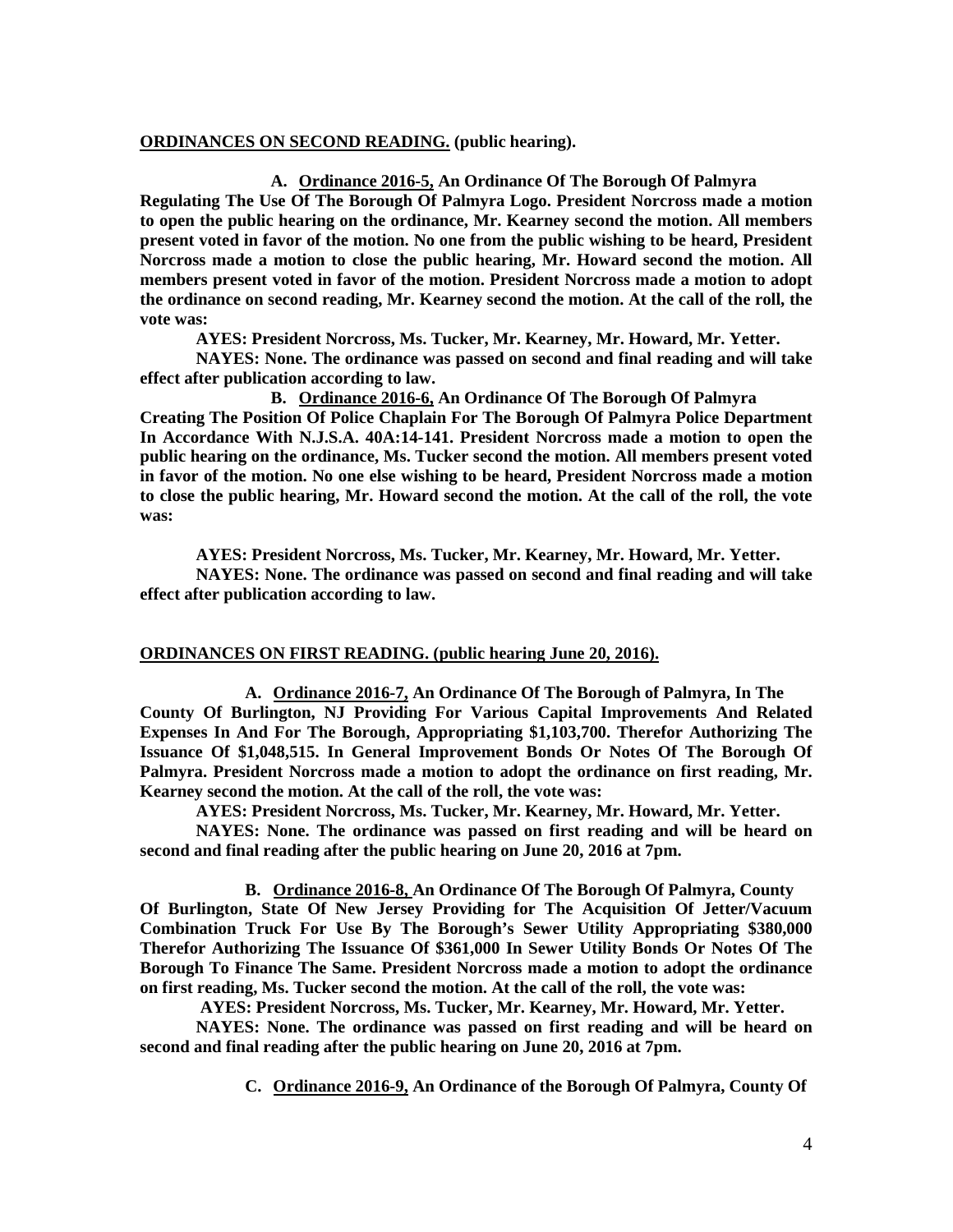**Burlington, New Jersey; Amending Various Fees Including Fees Associated With The New Jersey Uniform Construction Code. President Norcross made a motion to adopt the ordinance on first reading, Ms. Tucker second the motion. At the call of the roll, the vote was:** 

 **AYES: President Norcross, Ms. Tucker, Mr. Kearney, Mr. Howard, Mr. Yetter.** 

 **NAYES: None. The ordinance was passed on first reading and will be heard on second and final reading after the public hearing on June 20, 2016 at 7pm.** 

**RESOLUTIONS. Consent Agenda- Resolution 2016-137-Resolution 2016-147 will be enacted as a single motion, if any resolution needs additional discussion it will be removed from the consent agenda and voted on separately. Mr. Howard inquired about the bill for Gail Denney for Palmyra Day. Mayor Arnold replied that it was for the port-a-pot company. Mr. Howard inquired about the hotel bills and what they were for. Mr. Gural explained that the bills were pertaining to the NJ Conference of Mayors and also the Municipal Court Administrators Training and Conference. President Norcross made a motion to approve the consent agenda, Ms. Tucker second the motion. At the call of the roll, the vote was:** 

 **AYES: President Norcross, Ms. Tucker, Mr. Kearney, Mr. Howard, Mr. Yetter. NAYES: None.** 

- **A. Resolution 2016-137, Resolution In Support Of An Update To The River Route Corridor's Regional Strategic Revitalization Plan.**
- **B. Resolution 2016-138, Resolution Appointing Marie Nagle As Full Time Effective May 13, 2016 At An Annual Salary Of \$29,538.60.**
- **C. Resolution 2016-139 , Resolution Awarding A Contract For The Purchase Of a 2016 Ford Police Interceptor To Winner Ford And Accessories Award to EAI Per State Contract #81336.**
- **D. Resolution 2016-140, Resolution Authorizing The Mayor to Execute An Inter-Local Agreement Between The Palmyra Board Of Education And the Borough Of Palmyra For The Provision Of A School Resource Officer.**
- **E. Resolution 2016-141, Resolution Authorizing The Payment Of Bills For April, 2016 In The Amount Of \$1,925,319.04.**
- **F. Resolution 2016-142, Resolution Authorizing The Tax Collector To Cancel Sewer Taxes On the Property Listed Due To Change In Dwelling Units.**
- **G. Resolution 2016-143, Resolution Declaring 1997 GMC Dump Truck Vin#1GDJK34F9VF014414 As Surplus Property To Be Auctioned On GovDeals.com.**
- **H. Resolution 2016-144, Resolution Appointing Dave Austin As A Part-time Employee Effective May 26, 2016 At His Current Hourly Rate Of \$21.13 Not To Exceed 32 Hours Per Pay Period And No Minimum Number Of Hours.**
- **I. Resolution 2016-145, Resolution Appointing Doretha Jackson As Deputy Municipal Clerk Until July 29, 2016.**
- **J. Resolution 2016-146, Resolution Appointing Tracy Kilmer As Combined Housing Official and Inspector At An Annual Salary Of \$5,000. Until December 31, 2016.**
- **K. Resolution 2016-147, Resolution Appointing Ronald J. Jakubowski As Full Time Public Works Employee Pursuant To Terms And Conditions Provided In Offer Of Employment Dated May 16, 2016.**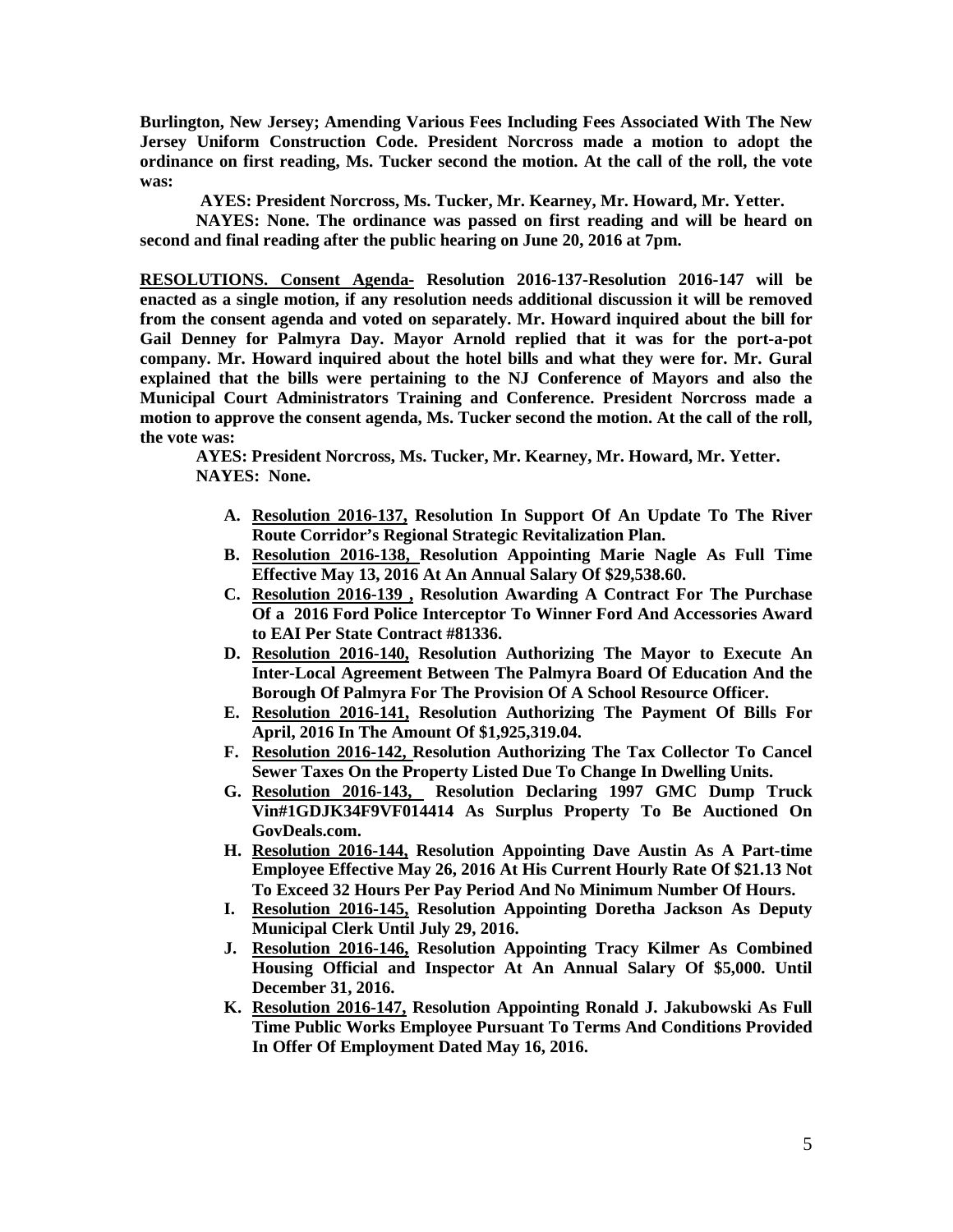#### **COMMUNITY SPOTLIGHT.**

**A. Tri-Boro Chamber of Commerce Resolution Signing and Curran's kick-off event. Mayor Arnold announced that the kick-off event is on June 23 at Curran's.** 

 **B. Unity Tour-Chief Pearlman announced that Patrolman Alven rode with the group from Moorestown. There were about 300 riders that start in North Jersey and ride to Washington D.C. This year the tour also stopped in Edgewater Park.** 

 **C. Police Community Event-Chief Pearlman informed Council that on June 23rd at Ethel Hardy Park the department will hold an event from 5pm-8pm, there will be a moon bounce and hot dogs for the kids.** 

 **D. Mayor Arnold announced the Seniors Spring Fling for May 21st at the Community Center starts at 1pm.** 

 **E. President Norcross discussed that there was a Splash Color Run held at the Charles Street School and that there were about 300 participants including Mayor Arnold and Mayor Wells of Riverton.** 

#### **DISCUSSION ITEMS.**

**A. Cell phones-Mayor and Council-Chief Pearlman presented the Mayor and Councilmembers with Borough cellphones. Mayor Arnold explained that the numbers and phones will stay with the Borough after a member leaves office. Mr. Burns reminded members that the cellphones are subject to the OPRA regulations and that they should create a separate Apple account for the Borough phone.** 

**B. Safe Routes To School application-resolution will be on the next meetings agenda.** 

**C. Rental and Certificate of Occupancy Ordinances and Fees-Mayor Arnold discussed that Resolution 2016-146 appointed Mrs. Kilmer tonight as the inspectors for rentals and resales. The fees collected will pay for the inspections. Mr. Gural explained that the fee schedule will need to be adjusted. Mayor Arnold requested that the Construction Committee meet to review the fees and cost associated with the inspections.** 

**D. West 4 St. Mayor Arnold discussed that the Borough was waiting on a Resolution of support and approval from the Board of Education. The Board of Education Safety Committee recommend the project to the Board of Education, but the Board of Education will not issue a resolution. The Board of Education will also not allow the Borough to use one of the schools for the public outreach meeting. Mayor Arnold explained that the issue will need to be addressed at a regular council meeting instead of a separate public meeting. President Norcross inquired if there will be enough time to accomplish everything before the start of the next school year. Mayor Arnold discussed that she would like to see action taken at the June 6th meeting. Mr. Howard discussed that everyone has been waiting for a public outreach meeting and that residents who came to the Council meetings on the issue were told there would be a separate meeting. President Norcross also discussed that at the last meeting a public outreach meeting was discussed and how is the Borough going to inform the residents that the plan has been changed. Mayor Arnold explained that the plan was to have a joint meeting with the Board of Education provided that they approve a resolution. If the Borough holds a separate meeting they will have to pay the engineers and attorney to attend the meeting and it would have to be advertised. President Norcross explained that Council owes it to the residents to notify them of the change of the meeting for when it will be discussed. Mr. Burns discussed that Council is not setting a precedent by notifying the residents in the area, but that it could come back at a**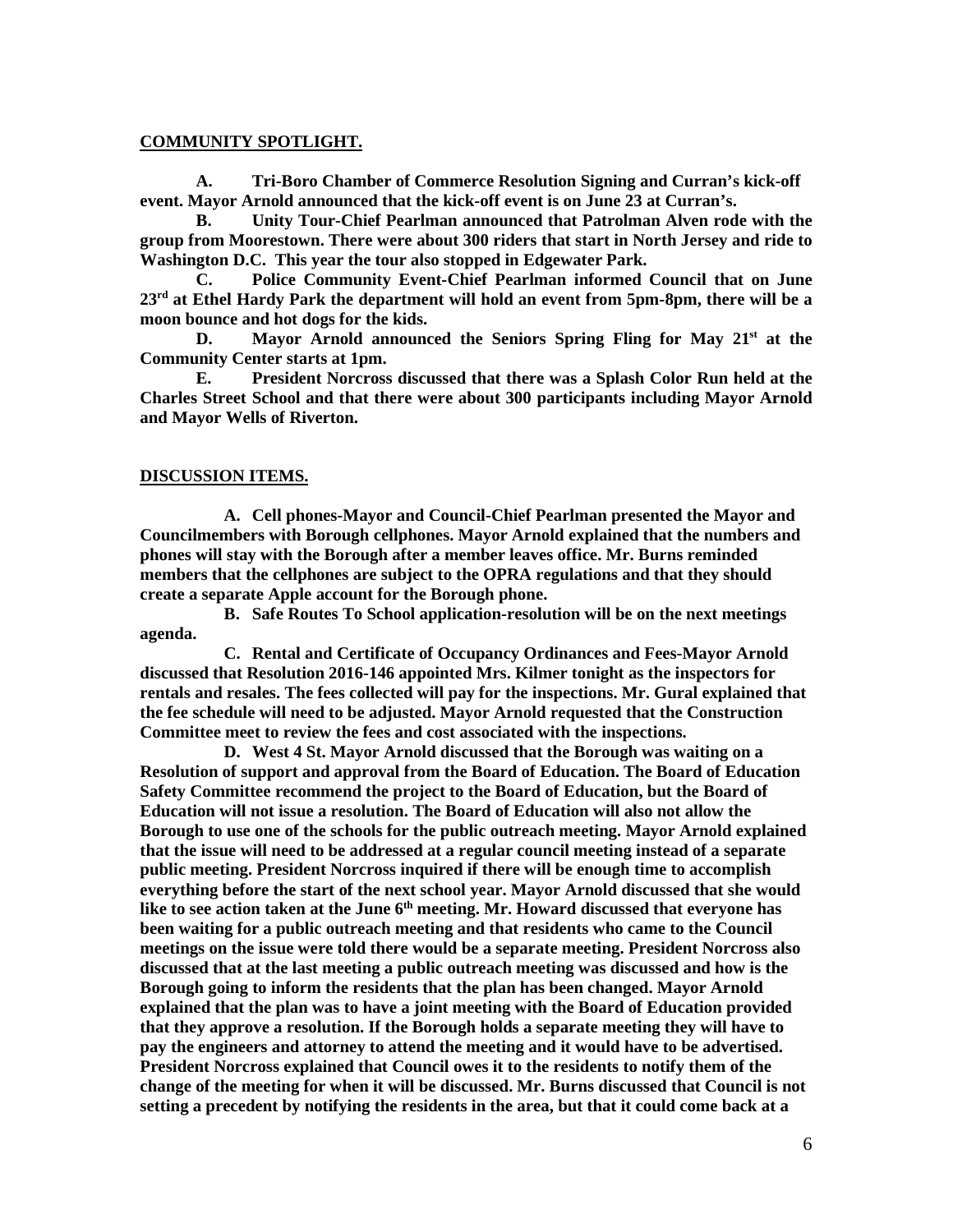**later date with not notify residents of another project. Mr. Howard inquired about the meetings with residents that are held for other projects such as the South Broad Street project. Mr. Gural explained that those meetings are held with the engineers for the residents that the project affects, such as just the residents that face the street that the project is about. It is not a formal meeting of Council. Mr. Howard Norcross (audience) explained that Council could just do an ordinance tonight on first reading and that the ordinance will be published in the paper and that would be the regular notification to everyone. The second reading could be advertised for June meeting which leaves the entire summer. Mr. Gural discussed that an ordinance could be introduced and that it would address Councils concerns that the public be noticed. Council discussed the various dates of a second reading for the ordinance and if additional notification should be done. The ordinance will be introduced tonight and second reading will be on June 6 with the public hearing.** 

**E. Riverbank Park-the engineers are looking for any further suggestions from Council on what they would like to see included in the park.** 

**F. Personnel Matters-an advertisement for help wanted for a technical assistant in the construction office has been sent to the League of Municipalities and the newspaper. There is also an ad for a new police officer. Ms. Wiener is resigning at the end of May as the scheduler for the Borough for the Community Center.** 

**G. Athletic Organizations and Usage and Improvements To Legion Field/Concession Stand. Mayor Arnold discussed that she encourages the use of the fields to athletic organizations but that they need to go through the chain of command so that the Borough knows who and when the fields are being used. There will be additional improvements to the fields as well.** 

**H. Municipal Alliance-SRO to direct activities-Chief Pearlman informed Council that he had looked at the program requirements and attempted to get some funding from the program. He has sent emails and has had no response from the school or Mrs. Birch. The school has not spent any of the money from the program and he is recommending that the SRO being appointed to the school run the program.** 

**I. Operating Agreements with Non-Profit Organizations.-Mayor Arnold will meet with Mr. Burns and Mr. Gural next week to talk about an outline for the agreements.** 

#### **ADMINISTRATOR REPORT.**

**A. Tony's Barbershop-Mr. Gural reported that the work is done except for the inspections.** 

**B. Community Center improvements update-the accordion wall is being done this week and also the floor to install the volleyball poles for the net.** 

**C. Borough Hall front brick steps repairs-plans are complete and the engineers are obtaining quotes. If the quotes are too high the project will have to go out for formal bid.** 

**D. Playground inspections and repairs-Environmental Resolutions completed the annual inspections and there are just a few minor items that need to be repaired. The majority of the equipment is in good repair.** 

**E. Community Forestry Management Plan-the funds and agreement have been received and the shade tree committee will proceed with the plan.** 

**F. Storm Jonas and FEMA reimbursement is about \$17,000 to the Borough.** 

**G.Delaware Avenue short sale/housing agreement-Mr. Burns is working on an agreement with the homeowners' attorney.** 

**H.620-622 Highland Ave Redevelopment Study has been completed and the Land Use Board will review the study at their meeting on May 18th .**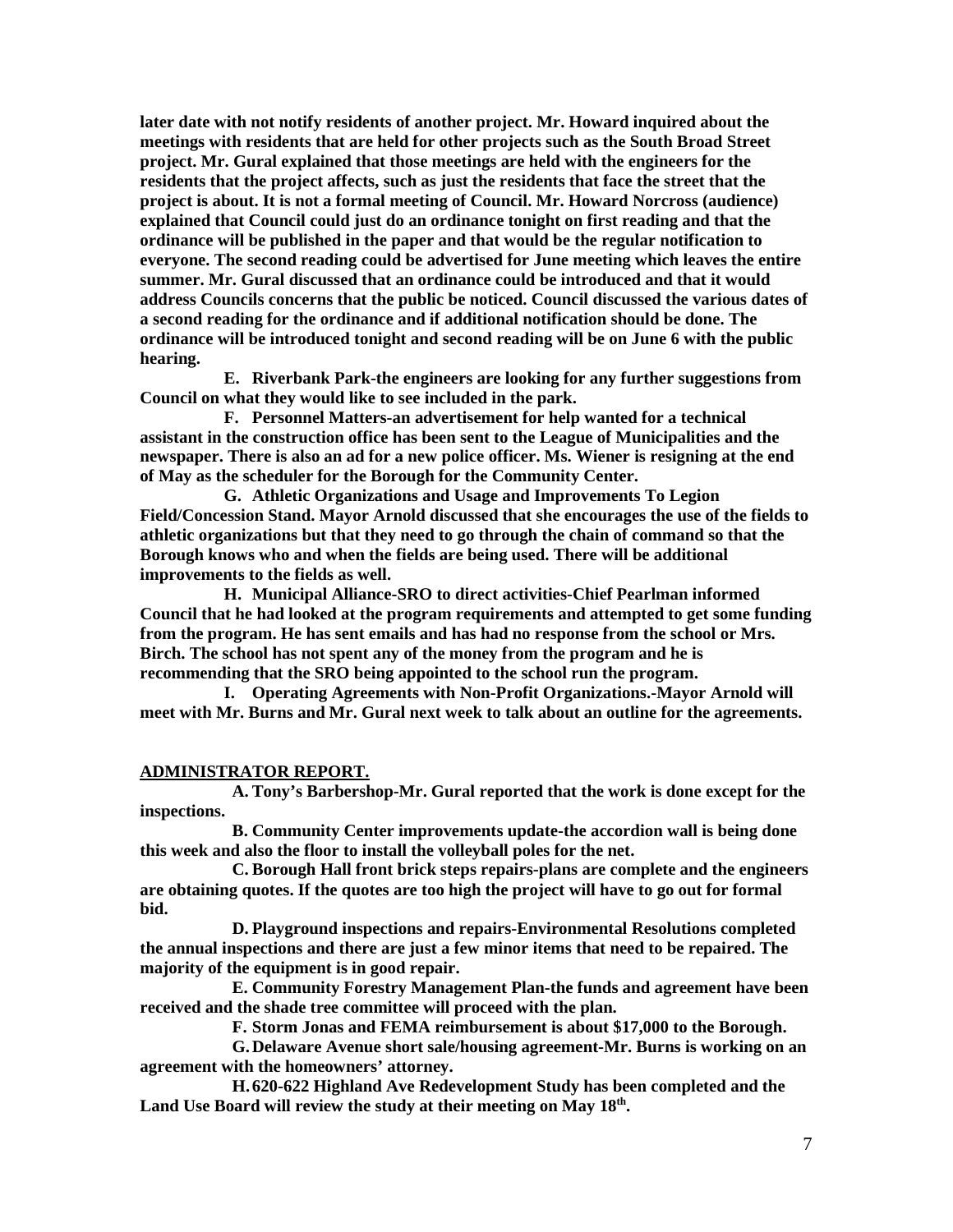**I. YMCA Summer Camp-the YMCA will be moving in their supplies shortly and are having training session this month. The Borough has given them a donation to pay for scholarships for Palmyra residents to attend summer camp. They will also place a storage unit in the parking lot for their bike program.** 

# **COMMITTEE REPORTS.**

**Public Works/Sewer- Mr. Yetter reported that a meeting of the committee will be held next week at the public works garage. Mr. Henry discussed that the clean-up month went well and that they extended it for two weeks due to Palmyra Day. Mr. Henry discussed that the department is still short staff and that the sewer plant is running good.** 

**Shade Tree- Mr. Howard reported that the committee had a meeting and has received the report on the trees in the Harbour.** 

**Youth Recreation- Mr. Howard reported that Little League and Soccer are playing now and the fields look great.** 

**Construction- Mr. Kearney discussed the fee ordinance that was introduced. Public Safety- Chief Pearlman reported on the monthly report and that the department has been busy. Indictable offense are up from last year, disorderly persons are up also. Juvenile arrests are down. Car stops and property checks have increased. The Senior Police Academy was held, Palmyra Day was a success and a lot of old medication was collected. National Night Out will be held on August 2, the band Friends will be playing. Ms. Tucker inquired as to how many indictable offenses were Palmyra residents. Chief Pearlman replied that the reports are not broken down by residents. Chief Pearlman reported that there are still a lot of shoplifting complaints.** 

**PUBLIC COMMENT. Please sign in and state your name and address for the record. Council will give all comments appropriate consideration. Each citizen will be allotted up to five (5) minutes to speak, in order to allow everyone an opportunity to ask questions and express their opinions or concerns. Please direct all comments to the Mayor. Each resident may only speak once during each public portion. President Norcross made a motion to open the public comment, Mr. Howard second the motion. All members present voted in favor of the motion.** 

**Mr. McElwee-Columbia inquired how the Borough was going to let parents know about the meeting for 4th Street, there are students who attend from Riverton and Beverly as well as Palmyra. Mr. Gural explained that the ordinance if introduced tonight would be published in the newspaper and be held for a public hearing at one of the June meetings. The Borough is required to publish all ordinances in the newspaper before adoption and that way the public is aware of what is being considered. Mayor Arnold explained that the public will actually have two opportunities to speak on the issue, one under public comment and another one under the public hearing on the ordinance. Mr. McElwee inquired if there was a plan for the Tri-boro Vet property. Mr. Gural replied that the Borough is still considering all the options. Mr. McElwee informed council that there is a mini-clinic for veterans and their spouses at the Community Center on June 11.** 

**Mr. Howard Norcross-Temple discussed that there are rumors that out of town groups are using Legion Field and he inquired if they are being charged. Mr. Howard replied that the only one that he knows of his flag-football and they have a large percentage of Palmyra kids. Mr. Norcross explained that soccer teams have been using the field. Mr. Howard will**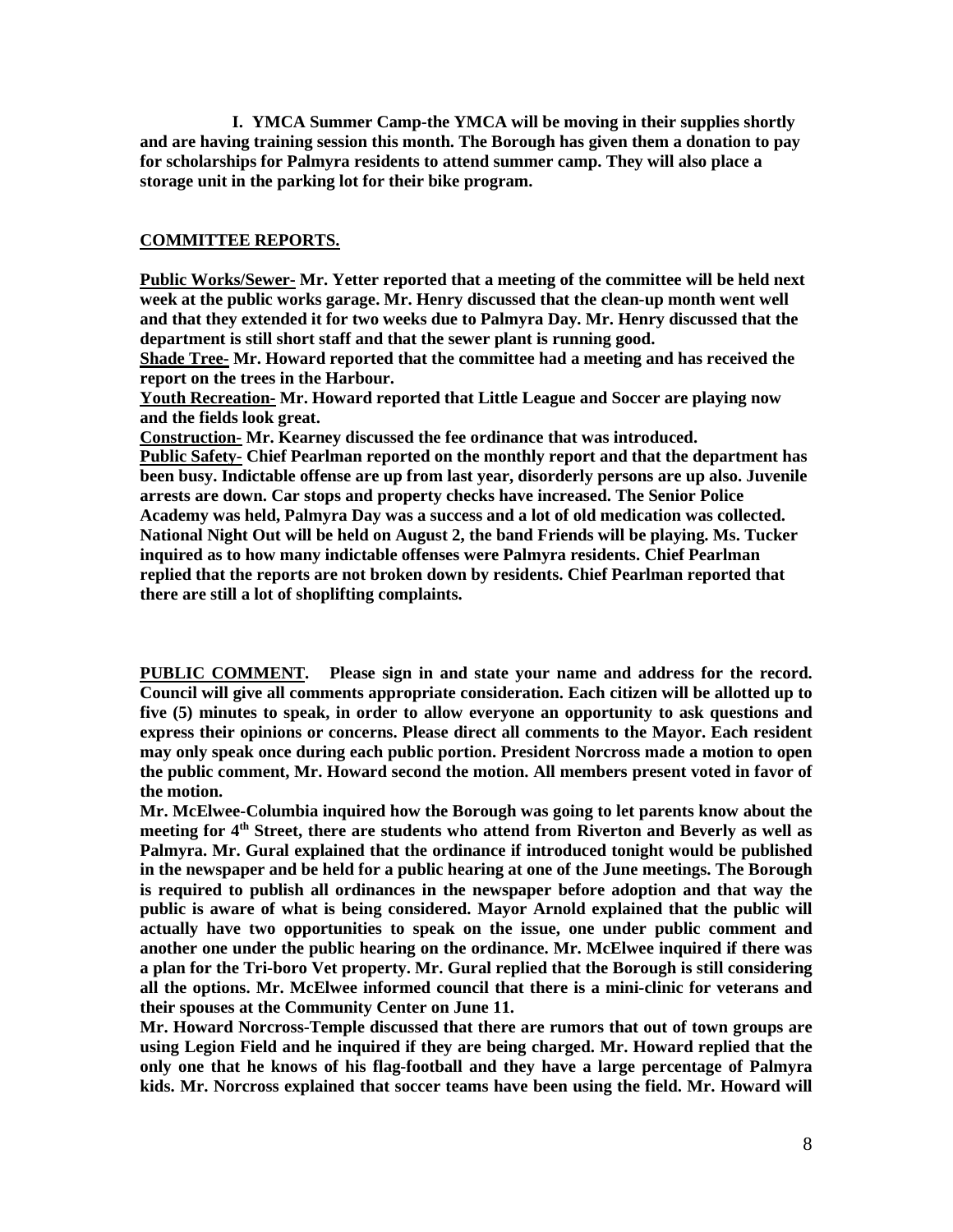**look into the matter. Mr. Norcross invited the Mayor and Council to attend the Memorial Day Ceremony on May 30th at 10am sharp at the War Memorial.** 

**Mrs. Nowicki-Morgan inquired if the Deputy Clerk position is a new appointment and why is the appointment only for two months. Mayor Arnold explained that there has always been a Deputy Clerk and that Mrs. Jackson is appointed only for two months so that she may be trained to replace Mrs. Sheipe when she retires. Mrs. Nowicki inquired if the contract with the Harbour for snowplowing has been revisited. Mrs. Nowicki requested that Council use the microphones or sit closer to the microphones.** 

**Mr. Rader-Harbour Drive inquired if the plan for the Riverbank will be available for the public to review before its finalized as he would like to see it first. Mayor Arnold requested that Mr. Gural post the plan on the website. Mr. Gural discussed that he is waiting for the new plan update from Maser Consulting and as the project gets complete he will have plans available for the public. President Norcross discussed that the project is being funded by a grant. Mr. Gural explained that the soft cost such as engineer are not included, but have been rolled into the bond ordinance that was introduced tonight. The grant is for \$125,000 from the County's park system. Mr. Rader explained that it is still taxpayers' funds being used by the County.** 

**Ms. Veitenheimer-Rowland inquired as to why the Mayor and Borough Council does not have a local telephone number on their cellphones. It will be a toll call for her to contact them. Mayor Arnold explained that Ms. Veitheimer can call Borough hall and leave a message on a Councilmembers extension and that they will call you back. Mr. Gural explained that the extensions on the Borough phone can also be redirected to their cellphones. Chief Pearlman will check with Verizon about the 856 area code, but that most of the cell numbers are 609 area codes. Ms. Veitenheimer inquired as to why the Board of Education does not want to be a part of the meeting for 4th Street. Mayor Arnold explained that they do not want to take the responsibility for it, but that they were the ones who presented it to Council and their public safety officer is the one who requested. President Norcross discussed that Ms. Veitenheimer should go to the Board of Education meeting and ask them. Ms. Veitenheimer discussed the Municipal Alliance and if the Borough can get the funds returned from the school. Mr. Gural explained that the Borough has control of the funds and only pays out when something is completed. Ms. Veitenheimer discussed that she remembers the school making a presentation about needing the money and that it is a shame they did not follow through.** 

**Chief Pearlman informed Council that there is a ceremony for Fallen Officers on May 18 at 10:30am at the Westampton Central Communications. They will be honoring three officers this year.** 

**Mr. McElwee-Columbia requested that some type of citation be given to the essay winner from 7th or 8th grade.** 

**Mr. Howard Norcross-Temple- informed Council that there is also a ceremony for EMS and Fire Volunteers on May 18th in the evening.** 

**No one else wishing to be heard, President Norcross made a motion to close the public portion, Mr. Howard second the motion. All members present voted in favor of the motion.** 

#### **ORDINANCE ON FIRST READING.(public hearing June 6, 2016).**

 **A. Ordinance 2016-10, An Ordinance Of The Borough Of Palmyra, County Of Burlington, State of New Jersey Amending Chapter 90 Section 90-10 Providing For Directional Change On West 4th Street Between Race Street And Delaware Avenue. The ordinance was read by title. Mr. Howard inquired if Maser Consulting Engineers will be present at the meeting. Mr. Gural replied that the professionals will be at there. President**